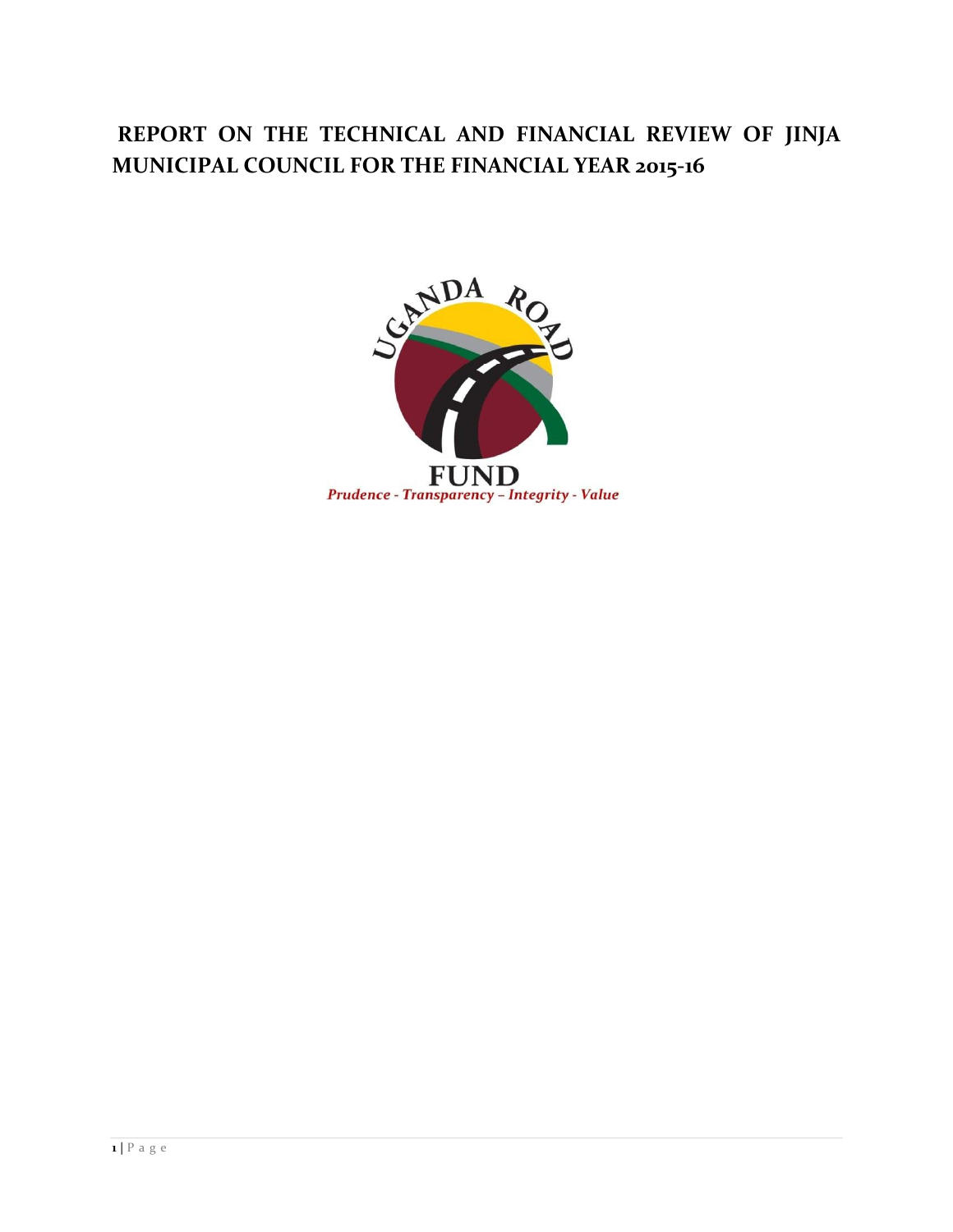### **TABLE OF CONTENTS**

| $\mathbf{1}$ . |     |                                                                |
|----------------|-----|----------------------------------------------------------------|
|                | 1.1 |                                                                |
|                | 1.2 |                                                                |
|                | 1.3 |                                                                |
|                | 1.4 |                                                                |
|                | 1.5 |                                                                |
|                | 1.6 |                                                                |
|                | 1.7 |                                                                |
| 2.             |     |                                                                |
| 3.             |     | SPECIFIC TECHNICAL REVIEW FINDINGS ON SELECTED ROADS INSPECTED |
|                | 3.1 |                                                                |
|                | 3.2 |                                                                |
| 4.             |     |                                                                |
|                | 4.1 |                                                                |
|                | 4.2 |                                                                |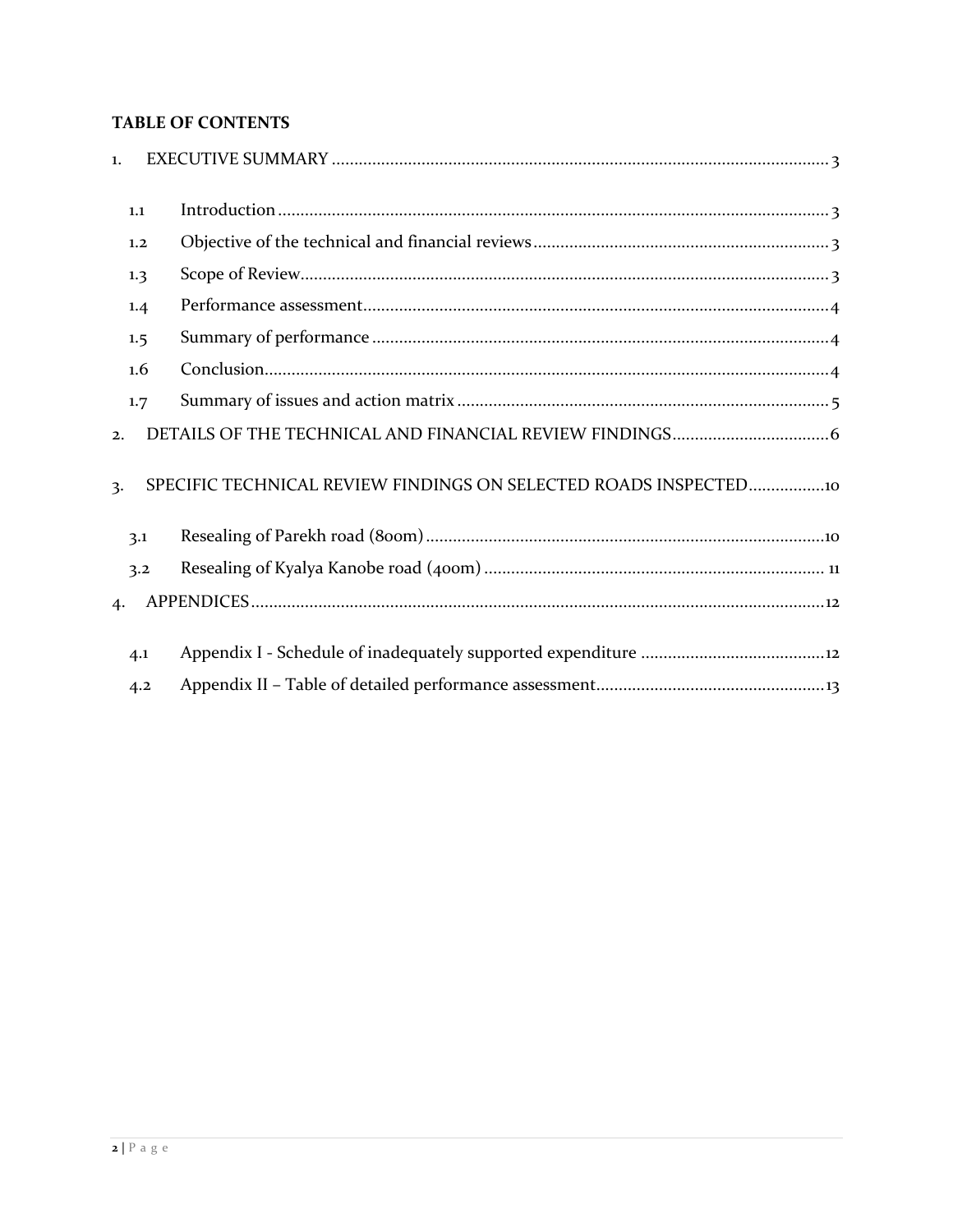### **REPORT ON THE TECHNICAL AND FINANCIAL REVIEW OF JINJA MUNICIPAL COUNCIL FOR THE FINANCIAL YEAR 2015-16**

### <span id="page-2-0"></span>**1. EXECUTIVE SUMMARY**

#### <span id="page-2-1"></span>**1.1 Introduction**

The Uganda Road Fund Act 2008 established the Uganda Road Fund (URF) for the purpose of financing routine and periodic maintenance of public roads; to facilitate the delivery of road maintenance services; to provide for the management of the Fund; and for other related matters.

The objectives are:

- To finance the routine and periodic maintenance of public roads in Uganda;
- To ensure that public roads are maintained at all times; and
- To advise the Minister, in consultation with the Minister responsible for roads and the Minister responsible for local governments on; the preparation, efficient and effective implementation of the Annual Road Maintenance Programme; and the control of overloading of vehicles on public roads.

#### <span id="page-2-2"></span>**1.2 Objective of the technical and financial reviews**

The Uganda Road Fund performed a technical and financial review of road maintenance projects in Jinja Municipal Council for the period July 2015 to June 2016. The purpose of the review was to provide assurance to the URF Board that funds disbursed in the period under review were utilised in accordance with the provisions in the work plans, performance agreements and the URF Act. Furthermore, reviews aimed to verify that the use of such resources was efficient, effective and with due regard to economy and transparency.

The specific objectives of the review were:

- To establish financial propriety in management of URF funds;
- To establish the extent of compliance with laws, regulations, guidelines, performance agreements and work plans in fund management, procurement and program implementation;
- To determine the extent to which funded works and services were executed by Jinja Municipal Council; and
- To determine effectiveness of oversight and support organs such as Internal Audit on work plans and programs of Jinja Municipal Council.

#### <span id="page-2-3"></span>**1.3 Scope of Review**

The review was carried out based on the relevant laws and regulations including but not limited to:

- a) The Uganda Road Fund Act 2008;
- b) The Public Finance Management Act 2015;
- c) The Public Procurement and Disposal of Public Assets Act 2003;
- d) The Internal Audit Manual of the Uganda Road Fund;
- e) The Finance and Accounting Manual of the Uganda Road Fund;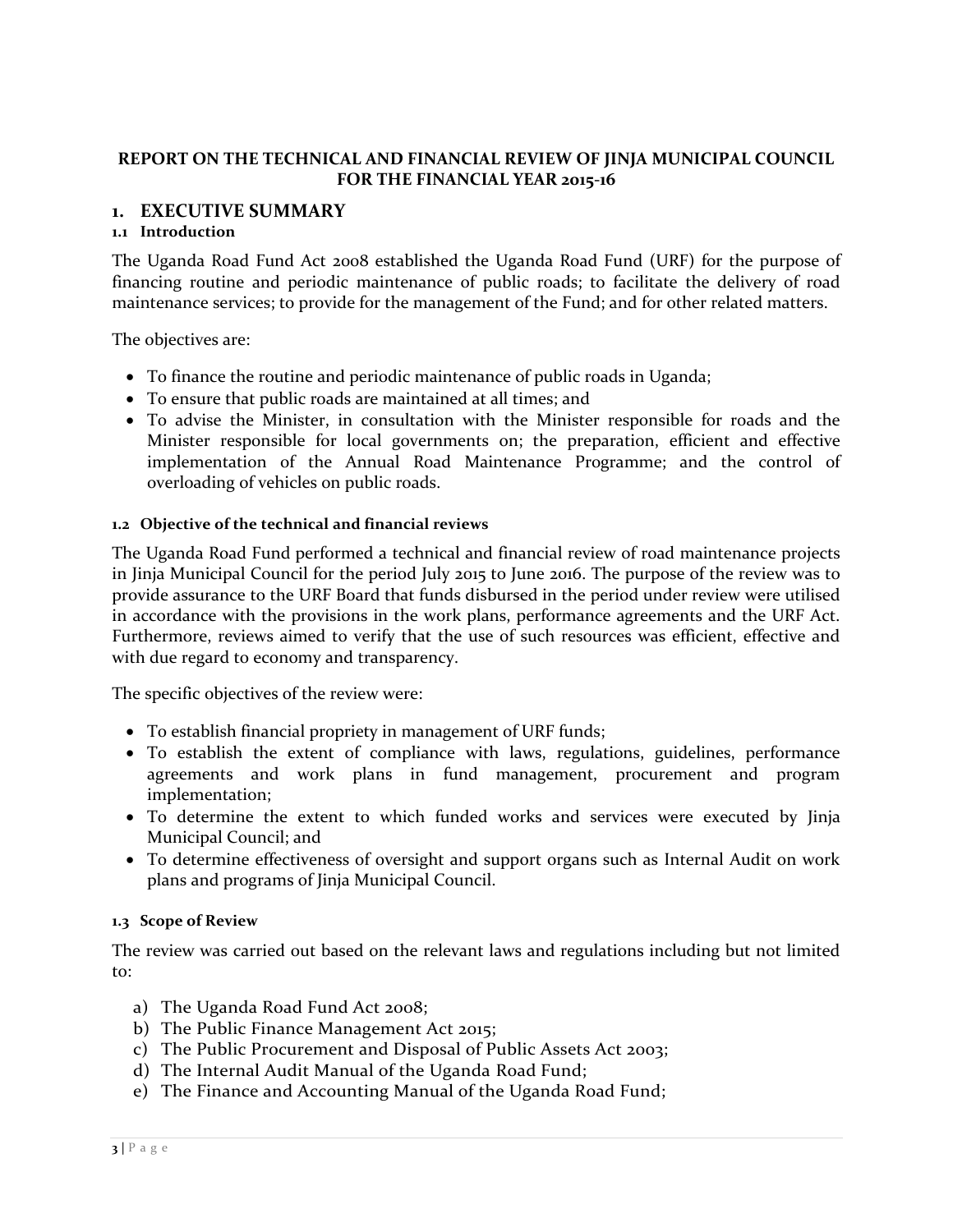- f) One Year Road Maintenance Plans for  $FY2015/16$ ;
- g) Performance agreements for FY2015/16; and
- h) Other standards of sound professional practice.

The budget of the Municipal Council for the FY2015/16 was **UGX 1,617,826,000/=** which was planned to finance the activities summarised below in:

|                     |                      |                          | Mechanical     |             |                    |
|---------------------|----------------------|--------------------------|----------------|-------------|--------------------|
| Routine             | Routine              | Periodic                 | <b>Imprest</b> | Other       |                    |
| <b>Manual (UGX)</b> | Mechanised (UGX)     | <b>Maintenance (UGX)</b> | (UGX)          | Works (UGX) | <b>Total (UGX)</b> |
| 100,000,000(60KM)   | 252,000,000(2,100M2) | 845,826,000(1,2KM)       | 85,000,000     | 125,000,000 | 1,407,826,000      |

#### <span id="page-3-0"></span>**1.4 Performance assessment**

This report presents performance of the agency during the period, identifying the critical exceptions in governance, financial management, procurement, project implementation and reporting that need to be addressed. The agency was rated and scored in the various performance areas against a standard scale as defined below:

#### **Overall performance rating (%)**

| $0 - 25$  | Unsatisfactory |
|-----------|----------------|
| $25 - 50$ | Weak           |
| $50 - 75$ | Adequate       |
| 75-100    | Good           |

The report also includes suggested recommendations and proposed way forward.

### <span id="page-3-1"></span>**1.5 Summary of performance**

The table below summarises the Municipal Council performance in the various areas reviewed by the audit team. Details of the assessment are attached in Appendix II.

| No.          | <b>Performance Area</b>        | Weight<br>$\%$ | Aggregate<br>Score $(\% )$ |
|--------------|--------------------------------|----------------|----------------------------|
| ı            | Planning and Budgeting         | 20             | 13                         |
| $\mathbf{2}$ | <b>Procurement Processes</b>   | 8              | $\alpha$ <sup>8</sup>      |
| 3            | Project Management and Control | 30             | 24                         |
| 4            | <b>Actual Works Done</b>       | 25             | 17                         |
| 5            | Oversight                      | 10             | 06                         |
| 6            | <b>Agency Capacity</b>         |                | 06                         |
|              | Total                          | 100            |                            |

### <span id="page-3-2"></span>**1.6 Conclusion**

Based on the evaluation of the function areas highlighted above, the performance of the Municipal Council is rated at **74**% which is **adequate.** Management needs to put in place an appropriate action plan to address the issues noted and ensure effective utilisation of URF's funds and safeguard the assets of the Municipal Council in future.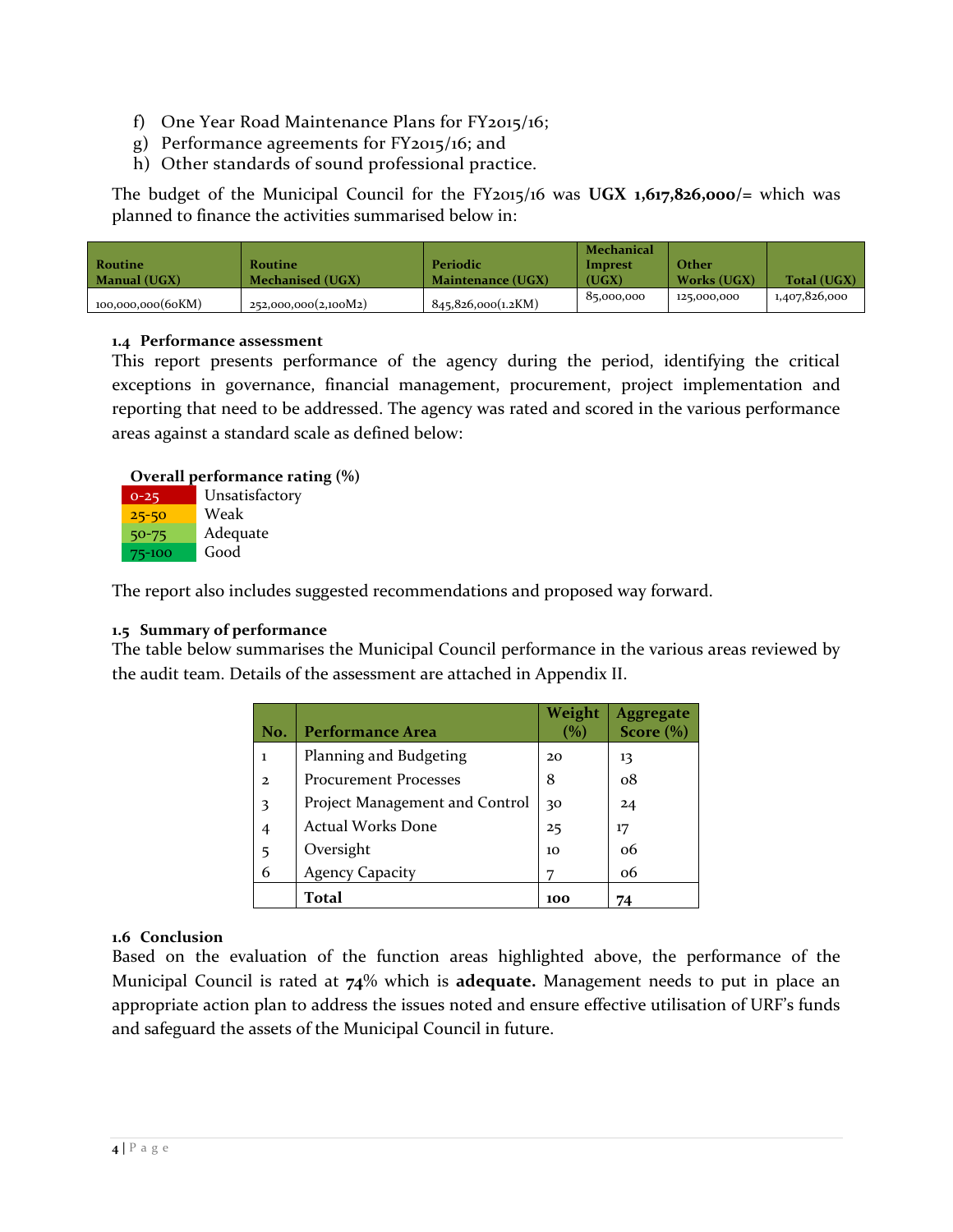### <span id="page-4-0"></span>**1.7 Summary of issues and action matrix**

| <i>Issue</i>                                              |                                                                                                                                                                                                                                                                                                                                                                    | <b>Action Required</b>                                                                                                                                                                                                                                     | <b>Action</b><br>by | <b>Deadline</b>                                           |
|-----------------------------------------------------------|--------------------------------------------------------------------------------------------------------------------------------------------------------------------------------------------------------------------------------------------------------------------------------------------------------------------------------------------------------------------|------------------------------------------------------------------------------------------------------------------------------------------------------------------------------------------------------------------------------------------------------------|---------------------|-----------------------------------------------------------|
| 1.<br>a <sub>1</sub><br>b.<br>$\mathcal{C}$ .<br>d.<br>e. | Deviation from engineering design and<br>implementation standards and practices:<br>Lack of unit rates schedule for<br>planning,<br>Lack of final accounts for completed<br>projects,<br>Lack of headwalls for culverts on<br>Kyalya Kanobe road,<br>Lack of road condition surveys to<br>guide planning, and<br>Failure to install project information<br>signage | • Develop a schedule for unit rates to<br>guide planning<br>· Follow MoWT standards for road<br>works at all times<br>• Conduct road condition<br>surveys<br>annually and submit to URF<br>• Place signage on all major projects as a<br>standard practice | TC                  | Effective<br>Q <sub>2</sub><br><sup>of</sup><br>Fy2016/17 |
| Failure<br>2.<br>information<br>a.<br>b.                  | maintain<br>records<br>and  <br>to<br>for the<br>following<br>key<br>functions and activities:<br>Records<br>budget<br>track<br>to<br>performance for projects<br>Expenditures reported to URF could<br>not be verified with the IFMS cash<br>book balances.                                                                                                       | The Municipal Council should maintain<br>the requisite records to enable tracking<br>of<br>funds<br>and<br>implementation of<br>projects.                                                                                                                  | TC                  | Effective<br>Q <sub>2</sub><br>of<br>Fy2016/17            |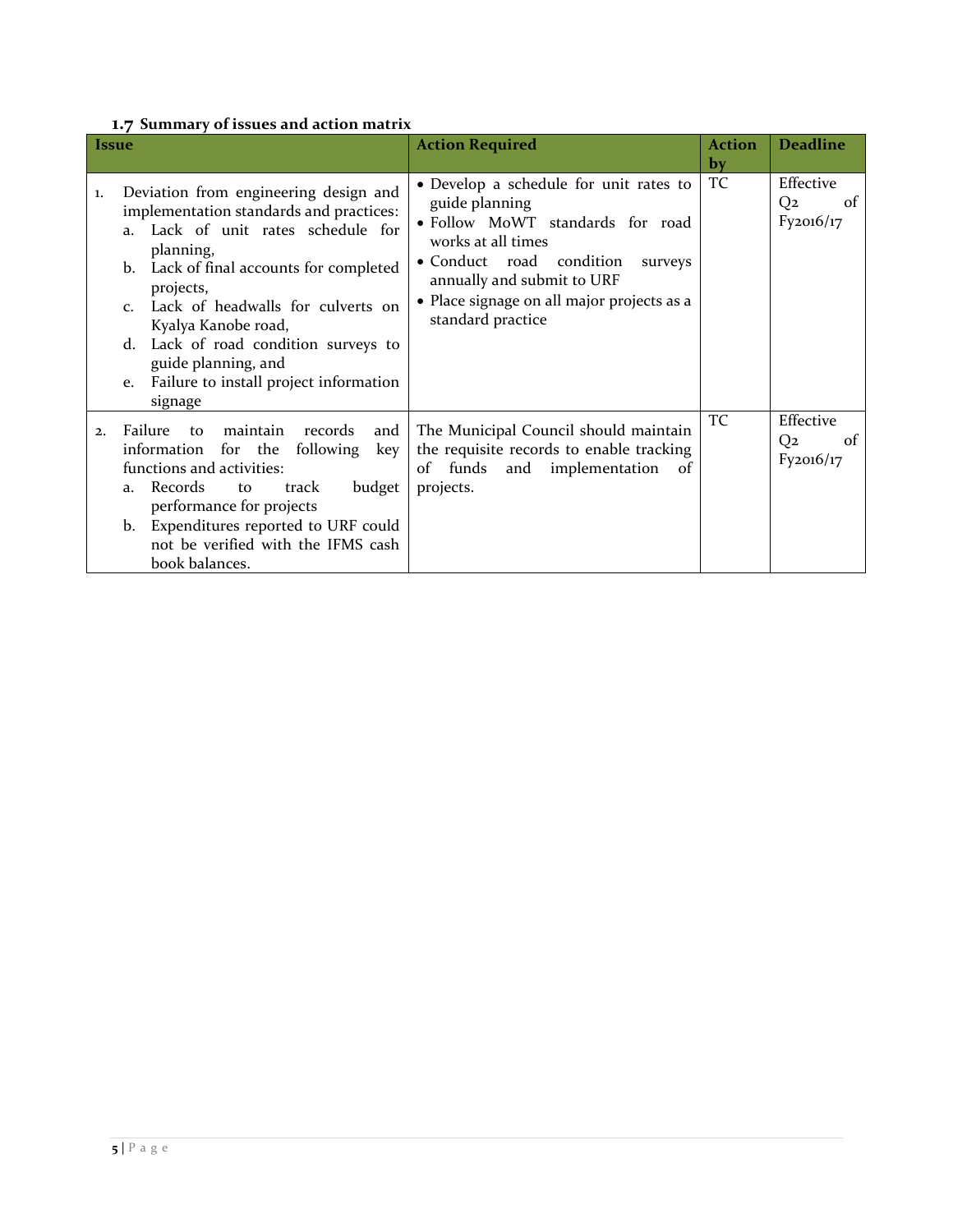<span id="page-5-0"></span>

| <b>AREA</b>                                                                                                | <b>STATEMENT OF CONDITION/FINDING</b>                                                                                                                                                                                                                                                                                                                                                                                                                                                                                                                                                                                                                                                                                                                                                                                                                                                                                                                                                                                                                                                                                                                                                                                            | <b>IMPLICATION</b>                                                                                                                                                                                                                                                                                                                                                                                                                                                                                                                                                                                    | <b>RESPONSE</b>                                                                                                                                                                                                                                                                                                         | <b>RECOMMENDATIONS</b>                                                                                                                                                                                                                                                                                                                                                                                                                                                                           |
|------------------------------------------------------------------------------------------------------------|----------------------------------------------------------------------------------------------------------------------------------------------------------------------------------------------------------------------------------------------------------------------------------------------------------------------------------------------------------------------------------------------------------------------------------------------------------------------------------------------------------------------------------------------------------------------------------------------------------------------------------------------------------------------------------------------------------------------------------------------------------------------------------------------------------------------------------------------------------------------------------------------------------------------------------------------------------------------------------------------------------------------------------------------------------------------------------------------------------------------------------------------------------------------------------------------------------------------------------|-------------------------------------------------------------------------------------------------------------------------------------------------------------------------------------------------------------------------------------------------------------------------------------------------------------------------------------------------------------------------------------------------------------------------------------------------------------------------------------------------------------------------------------------------------------------------------------------------------|-------------------------------------------------------------------------------------------------------------------------------------------------------------------------------------------------------------------------------------------------------------------------------------------------------------------------|--------------------------------------------------------------------------------------------------------------------------------------------------------------------------------------------------------------------------------------------------------------------------------------------------------------------------------------------------------------------------------------------------------------------------------------------------------------------------------------------------|
| <b>PLANNING</b><br><b>AND</b><br><b>BUDGETING</b><br><b>RMM</b><br><b>RMeM</b><br>PM<br>MI<br><b>Total</b> | $\checkmark$ Annual work plan for the FY2015/16<br>The annual work plan for the FY2015/16 was in<br>place and submitted to the URF on the 14 <sup>th</sup><br>August 2015. However, the following<br>observations were noted:<br>o An annual inventory and road condition<br>survey was not conducted to inform the<br>planning process for the FY2015/16 in the<br>selection of roads for maintenance. The<br>criteria for selection of roads and<br>determining maintenance needs was<br>uncertain.<br>A schedule of unit rates for formulation<br>$\circ$<br>of the annual work plan was not availed.<br><b>Budget performance monitoring</b><br>✓<br>The data on budget performance was not<br>availed during the review. Accountability<br>reports that were submitted to URF had<br>scanty information which did not have a trail<br>to the source records. As a consequence the<br>actual expenditure of the Municipal Council<br>could not be ascertained as broken down<br>below:<br>Jinja Municipal Council<br><b>Budget</b><br><b>Actual</b><br>100,000,000<br>65,750,000<br>200,406,000<br>252,000,000<br>845,826,000<br>629,440,000<br>85,000,000<br>44,156,260<br>Other Qualify works<br>52,464,000<br>125,000,000 | Lack of an inventory and road<br>condition survey can lead to loss<br>of effectiveness in the road<br>maintenance<br>activities<br>undertaken by the district<br>because interventions may be<br>undertaken on less priority<br>roads<br>Lack of a unit rates' schedule<br>of<br>makes<br>the<br>assessment<br>reasonableness<br>of<br>road<br>maintenance costs impossible<br>Failure to update records of<br>budget and expenditure in the<br>vote books prohibits tracking of<br>the work plan and performance.<br>Variance<br>34,250,000<br>51,594,000<br>216,386,000<br>40,843,740<br>72,536,000 | The<br>of<br>issue<br>road<br>inventories<br>has<br>been<br>noted and road condition<br>surveys shall be carried<br>out in Q3 of FY 2016/17.<br>Unit rates have since<br>been<br>prepared<br>and<br>approved by PDU.<br>All records of tracking of<br>funds<br>and<br>implementation<br>of<br>projects are now in place | JMC should undertake<br>annual road inventory<br>and condition surveys to<br>inform<br>the<br>annual<br>planning processes.<br>The Municipal Council<br>should also derive unit<br>rates to guide its planning<br>and<br>project<br>implementation process<br>and attached to the work<br>plans submitted to URF.<br>The<br>should<br>agency<br>regularly update its vote<br>book<br>track<br>to<br>its<br>performance<br>against<br>budget and<br>guide the<br>decision<br>making<br>processes. |
|                                                                                                            | 1,407,826,000<br>992,216,260                                                                                                                                                                                                                                                                                                                                                                                                                                                                                                                                                                                                                                                                                                                                                                                                                                                                                                                                                                                                                                                                                                                                                                                                     | 415,609,740                                                                                                                                                                                                                                                                                                                                                                                                                                                                                                                                                                                           |                                                                                                                                                                                                                                                                                                                         |                                                                                                                                                                                                                                                                                                                                                                                                                                                                                                  |

### **2. DETAILS OF THE TECHNICAL AND FINANCIAL REVIEW FINDINGS**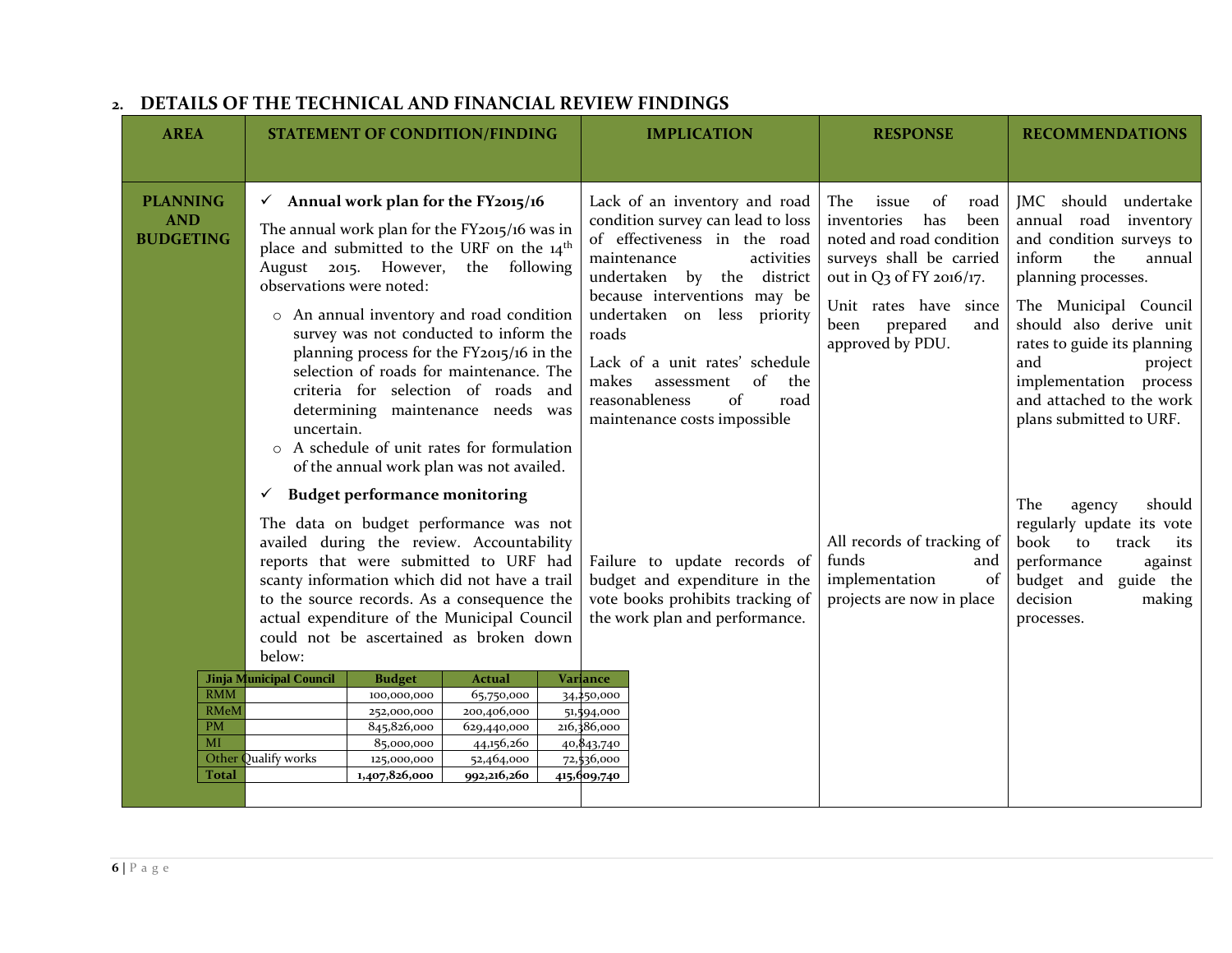| <b>AREA</b>                        | <b>STATEMENT OF CONDITION/FINDING</b>                                                                                                                                                                                                                                                | <b>IMPLICATION</b>                                                                                                                 | <b>RESPONSE</b>                                                    | <b>RECOMMENDATIONS</b>                                                                                                                                                       |
|------------------------------------|--------------------------------------------------------------------------------------------------------------------------------------------------------------------------------------------------------------------------------------------------------------------------------------|------------------------------------------------------------------------------------------------------------------------------------|--------------------------------------------------------------------|------------------------------------------------------------------------------------------------------------------------------------------------------------------------------|
| <b>PROCUREME</b>                   | $\checkmark$ Procurement plan and records                                                                                                                                                                                                                                            | Procurements were undertaken                                                                                                       | Noted with thanks                                                  | Keep it up                                                                                                                                                                   |
| NT OF<br><b>SUPPLIES</b>           | The audit team was availed with the<br>procurement plan of the period under review.<br>It included the planned procurements for road<br>maintenance.                                                                                                                                 | in a transparent and competitive<br>manner.                                                                                        |                                                                    |                                                                                                                                                                              |
|                                    | Procurement records for the supply of material<br>used in road maintenance activities were in<br>place.                                                                                                                                                                              |                                                                                                                                    |                                                                    |                                                                                                                                                                              |
| <b>PROJECT</b><br><b>MANAGEMEN</b> | $\checkmark$ Quality control procedures                                                                                                                                                                                                                                              | • Value for money can be<br>guaranteed due to certainty<br>on the quality of materials<br>used.                                    | Noted with thanks                                                  | Jinja MC to keep it up<br>with the practice                                                                                                                                  |
| <b>TAND</b><br><b>CONTROL</b>      | Clause 9 (e) of the performance agreements<br>stipulates that the designated agencies must<br>ensure that all maintenance works are<br>conducted in accordance with quality<br>standards.                                                                                            |                                                                                                                                    |                                                                    | All works should be<br>executed in accordance<br>with acceptable standards<br>in relation to design,<br>documentation<br>and<br>testing suitability<br>of<br>materials used. |
|                                    | Jinja MC undertook quality assurance and<br>control tests for all materials utilised in the<br>road maintenance works of both Kyalya<br>Kanobe and Parekh roads. And the materials<br>utilised were of the right quality.                                                            |                                                                                                                                    |                                                                    |                                                                                                                                                                              |
|                                    | <b>Project management documentation</b><br>✓                                                                                                                                                                                                                                         |                                                                                                                                    |                                                                    | Jinja MC should improve<br>her project management                                                                                                                            |
|                                    | Jinja MC took an effort to maintain project<br>monitoring reports. However, there are key<br>documents that were not maintained by the<br>agency. There were no records of approval of<br>work program, project specific progress reports<br>and measurement of actual works done at | • There is poor<br>project<br>implementation control.<br>• There is a possibility of<br>misuse of funds and poor<br>accountability | Final accounts for each<br>project implemented are<br>now in place | documentation<br>and<br>include final accounts<br>that are specific<br>to<br>particular road projects<br>implemented.                                                        |
|                                    | (final<br>completion<br>accounts)<br>for<br>the<br>implemented projects.                                                                                                                                                                                                             |                                                                                                                                    |                                                                    |                                                                                                                                                                              |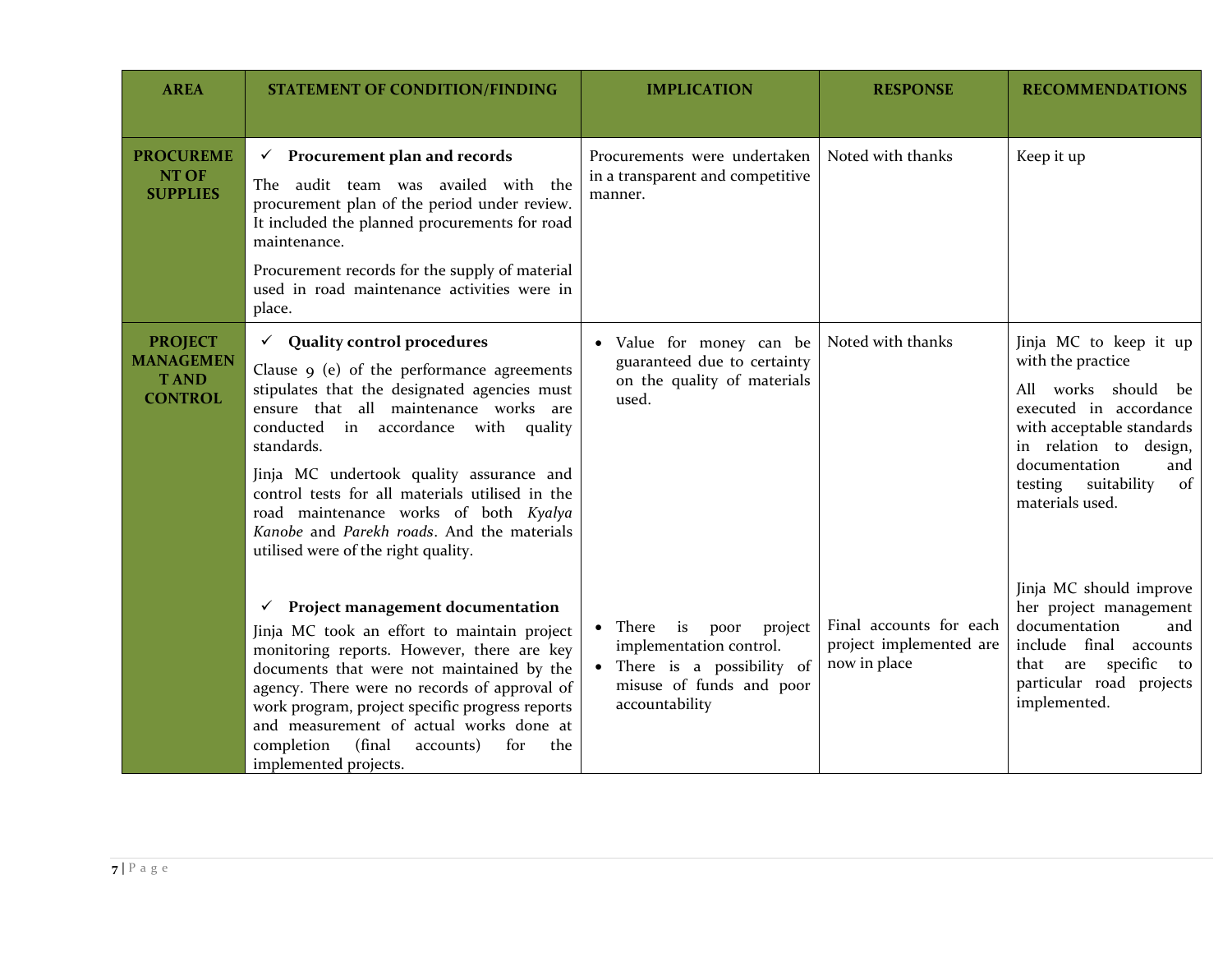| <b>AREA</b>                                              | <b>STATEMENT OF CONDITION/FINDING</b>                                                                                                                                                                                                                                                                                                                                                                                                     | <b>IMPLICATION</b>                                                                                            | <b>RESPONSE</b>                                                                                                           | <b>RECOMMENDATIONS</b>                                                                                                               |
|----------------------------------------------------------|-------------------------------------------------------------------------------------------------------------------------------------------------------------------------------------------------------------------------------------------------------------------------------------------------------------------------------------------------------------------------------------------------------------------------------------------|---------------------------------------------------------------------------------------------------------------|---------------------------------------------------------------------------------------------------------------------------|--------------------------------------------------------------------------------------------------------------------------------------|
| <b>FINANCIAL</b><br><b>MANAGEMEN</b><br><b>T RECORDS</b> | Inadequately<br>supported<br>$\bullet$<br>expenditure<br>Contrary to S 181 of the Treasury Accounting<br>Instructions, payments amounting to UGX<br>$19,650,000/=$ lacked<br>vital<br>supporting<br>documents. Summary is in appendix I<br>attached.                                                                                                                                                                                      | There is a risk of diversion of<br>funds to other projects without<br>detection.                              | All<br>supporting<br>documents<br>are<br>now<br>available for review.                                                     | MC<br>Jinja<br>should<br>account/provide<br>supporting documents for<br>the funds                                                    |
|                                                          | Discrepancies in accountability<br>records and reports<br>Section $\frac{1}{2}$ (b) (i) of the performance agreement<br>requires the DA to provide comprehensive and<br>satisfactory accountability reports for the<br>funds disbursed in a form prescribed by URF.<br>A review of the accountability records revealed<br>the following:                                                                                                  | This leads to inaccuracies and<br>inconsistencies<br>the<br>in<br>accountability reports submitted<br>to URF. |                                                                                                                           | Financial<br>accountability<br>reports of the Municipal<br>should<br>Council<br>be<br>prepared and signed by<br>the Head of Finance. |
|                                                          | The financial accountability reports for<br>$\bullet$<br>FY $15/16$ were prepared and signed off<br>by the Municipal Council Engineer<br>and not the Head of Finance. This<br>undermines<br>independence<br>of<br>functions in financial and technical<br>management.<br>Failure to certify cashbooks and<br>bank reconciliation statements<br>Section 6.4.2.6 of the LGFAM, 2007 requires<br>that bank reconciliation to be prepared not | Lapses in reconciliation may<br>result in loss of cash without<br>detection.                                  | The IFMS cash book for<br>all URF activities 2015/16<br>is available for review<br>and it captures<br>all<br>expenditures | reconciliations<br>Bank<br>should be prepared and<br>certified by CFO.                                                               |
|                                                          | later than fifteen days after the end of each<br>month. The statement should also be certified<br>by the Head of Finance. Reconciliation<br>statements for the period July 2015-January<br>2016 were prepared and certified as required.                                                                                                                                                                                                  |                                                                                                               |                                                                                                                           |                                                                                                                                      |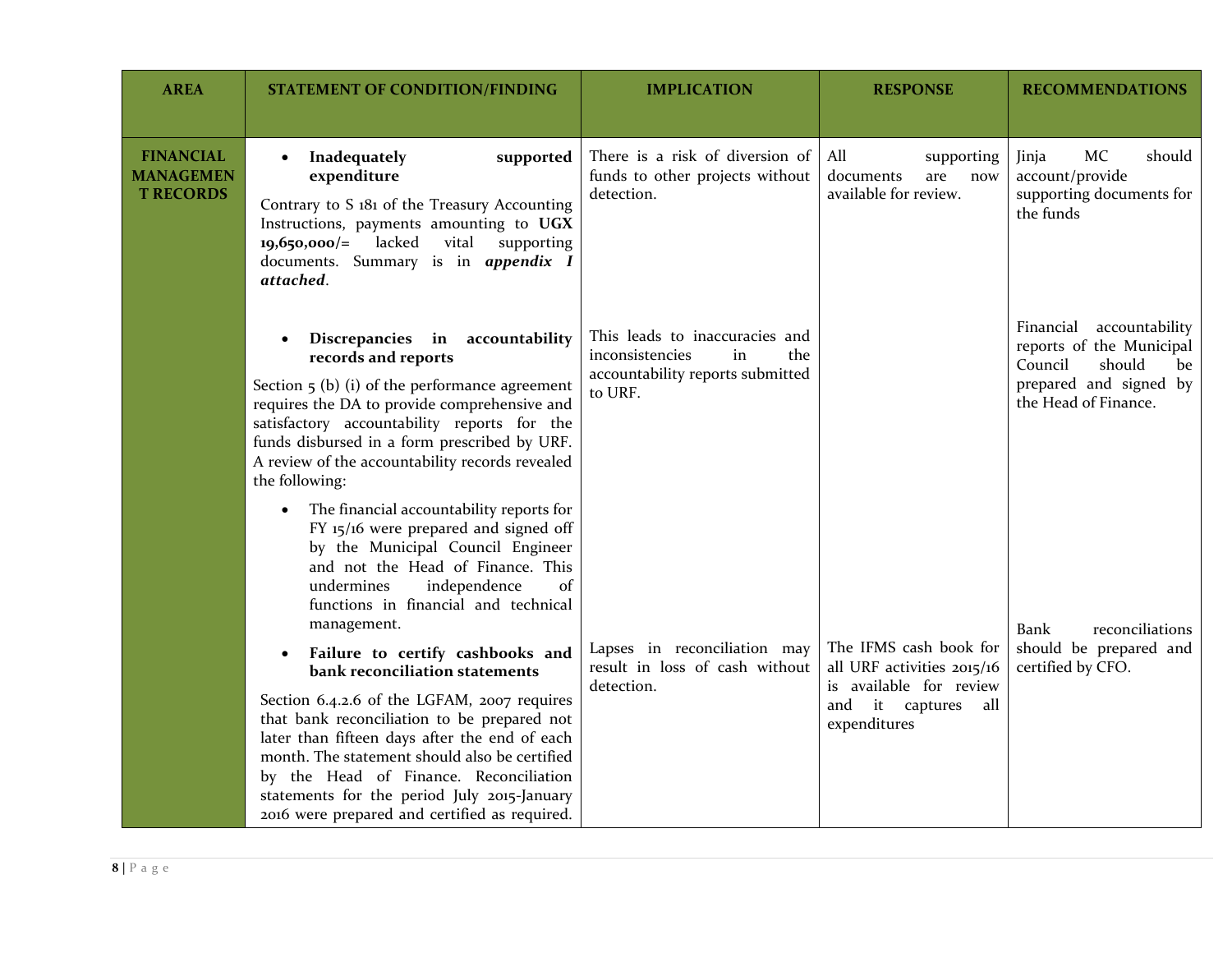| <b>AREA</b>                                                       | <b>STATEMENT OF CONDITION/FINDING</b>                                                                                                                                                                                                                                                                                                                                                                                                                                                                                                | <b>IMPLICATION</b>                                                                                                           | <b>RESPONSE</b>                                                                                                         | <b>RECOMMENDATIONS</b>                                                                               |
|-------------------------------------------------------------------|--------------------------------------------------------------------------------------------------------------------------------------------------------------------------------------------------------------------------------------------------------------------------------------------------------------------------------------------------------------------------------------------------------------------------------------------------------------------------------------------------------------------------------------|------------------------------------------------------------------------------------------------------------------------------|-------------------------------------------------------------------------------------------------------------------------|------------------------------------------------------------------------------------------------------|
|                                                                   | However, bank reconciliation statements for<br>the period February-June 2016 were supposed<br>to be prepared under IFMS. This was not<br>done.                                                                                                                                                                                                                                                                                                                                                                                       |                                                                                                                              |                                                                                                                         |                                                                                                      |
| <b>EVALUATION</b><br><b>OF PROJECTS</b><br><b>IMPLEMENTE</b><br>D | $\checkmark$ Lack of project information signage<br>Clause $9$ (k) of the performance agreements<br>required Jinja MC to install appropriate<br>signage at the beginning and end of every road<br>on all road works under URF funding. The<br>signage should show road name, funder,<br>financial year, length of the road, activity being<br>undertaken and the road management type.<br>Jinja MC did not install any signage on all the<br>roads that were inspected in the FY2015/16.                                             | This implies lack of compliance<br>guidelines<br>with<br>and<br>performance agreements.                                      | Road signage<br>on all<br>implemented<br>projects<br>has been installed                                                 | The agency should place<br>signage on all major<br>projects as a standard<br>practice.               |
|                                                                   | Deviation from engineering design<br>$\checkmark$<br>standards and practices<br>Section 9 (e) of the performance agreements<br>stipulates that the designated agencies must<br>ensure that all maintenance works are<br>conducted in accordance with the relevant<br>quality standards and shall pay particular<br>attention to design standards. Jinja MC was<br>found to deviate from this stipulation on some<br>of the inspected projects by constructing<br>access culverts along Kyalya Kanobe road<br>without end structures. | follow<br>Failure<br>standard<br>to<br>practices means value for money<br>cannot be guaranteed due to<br>substandard output. | Headwalls for all culvert<br>installations have been<br>constructed and pictures<br>attached<br>for<br>are<br>reference | The agency should follow<br>the MoWT standards as a<br>guide<br>for<br>project<br>implementation.    |
| <b>OVERSIGHT</b>                                                  | $\checkmark$ Oversight on URF projects<br>The review team was not availed with internal<br>audit reports on road maintenance.                                                                                                                                                                                                                                                                                                                                                                                                        | Inability to ascertain adequacy<br>oversight<br>of<br>road<br>on<br>maintenance funds.                                       | All the 4<br>quarterly<br>internal audit reports are<br>available for review                                            | The Accounting Officer<br>should avail the review<br>team with Internal audit<br>reports for review. |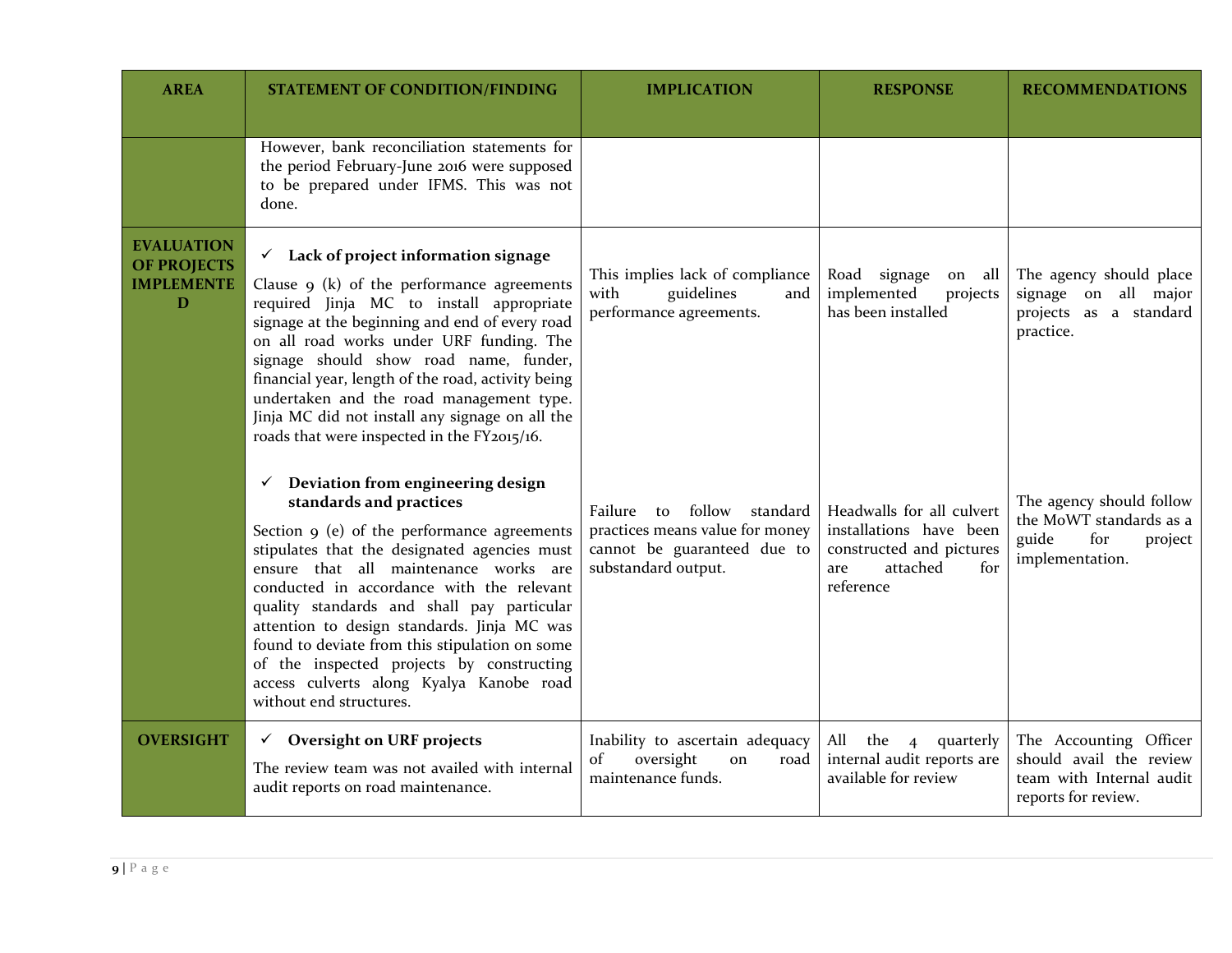### <span id="page-9-0"></span>**3. SPECIFIC TECHNICAL REVIEW FINDINGS ON SELECTED ROADS INSPECTED**

### <span id="page-9-1"></span>**3.1 Resealing of Parekh road (800m)**

| $\cdots$ . $\cdots$ . $\cdots$ . $\cdots$ . $\cdots$ . $\cdots$ . $\cdots$                                                      |                              |  |  |
|---------------------------------------------------------------------------------------------------------------------------------|------------------------------|--|--|
| Planned amount (UGX)                                                                                                            | $494,909,000/=$              |  |  |
| Actual sum (UGX)                                                                                                                | $344,848,000/=$              |  |  |
| Variance                                                                                                                        | $150,061,000/=$              |  |  |
| <b>Start date</b>                                                                                                               | Not on file                  |  |  |
| <b>Completion date</b>                                                                                                          | Not on file                  |  |  |
| Management type                                                                                                                 | Force Account                |  |  |
| <b>Supervisor</b>                                                                                                               | Municipal Engineer           |  |  |
| <b>Activity done</b>                                                                                                            | Resealing and Drainage works |  |  |
| $\mathbf{D}_{\text{max}}$ to an $\mathbf{D}_{\text{max}}$ to the theory of $\mathbf{A}$ $\mathbf{C}_{\text{max}}$ at the theory |                              |  |  |

#### **Project Description and Condition**

The project is an 800m newly paved urban road. It measures 12m wide for the first 400m and it narrows to 7m in the last 400m. The road traverses a flat terrain.

The road was supposed to receive an upgrade from gravel to bituminous standards via double bituminous surface treatment (DBST) using 14/20 mm and 10/12 mm aggregates for first and second seals respectively bound by 80/100 penetration grade bitumen over an MC30 prime coat.

At the time of the review, the road had only received a single seal of 14/20mm aggregates. In addition, 8 road signs were installed. The works at the time were estimated to have cost UGX  $345M/\text{m}$ . The road was at a good service level and motorable throughout.

**Review Findings**

 Lack of detailed specific project implementation records such as progress reports, resource allocation schedules, final accounts, site meeting records, time sheets etc.,

Lack of project information signage

### **Photographs from field inspection of Parekh road (800m)**





Ch. 0+000: Surface dressing for wearing course Ch. 0+100: Surface dressing for wearing course



0+350: Installation road furniture (signs) on the LHS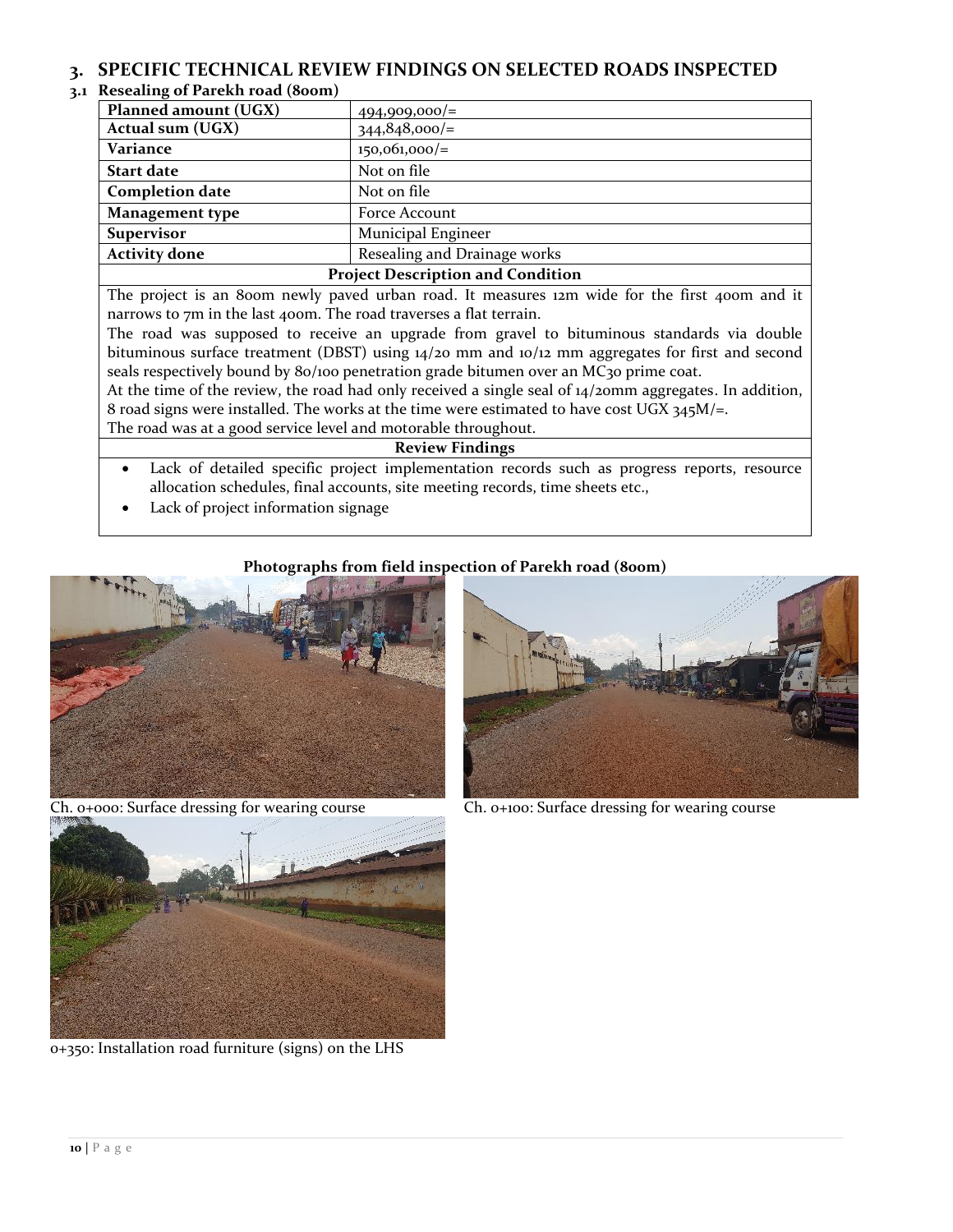<span id="page-10-0"></span>**3.2 Resealing of Kyalya Kanobe road (400m)**

| reseamig of Kyarya Kanobe Toau (400m)    |                              |  |  |
|------------------------------------------|------------------------------|--|--|
| Planned amount (UGX)                     | $367,124,000/=$              |  |  |
| Actual sum (UGX)                         | $284,592,000/=$              |  |  |
| Variance                                 | $82,532,000/=$               |  |  |
| <b>Start date</b>                        | Not on file                  |  |  |
| <b>Completion date</b>                   | Not on file                  |  |  |
| <b>Management type</b>                   | Force Account                |  |  |
| Municipal Engineer<br><b>Supervisor</b>  |                              |  |  |
| <b>Activity done</b>                     | Resealing and Drainage works |  |  |
| <b>Project Description and Condition</b> |                              |  |  |

The project is a 400m newly paved urban road. It measures 8m wide. The road traverses a flat terrain. The road was supposed to receive an upgrade from gravel to bituminous standards via double bituminous surface treatment (DBST) using 14/20 mm and 10/12 mm aggregates for first and second seals respectively bound by 80/100 penetration grade bitumen over an MC30 prime coat.

At the time of the review, the road had only received a single seal of 14/20mm aggregates. In addition, road signs were installed. The works at the time were estimated to have cost UGX  $284M/\text{m}$ .

The road was at a fair service level and motorable throughout.

### **Review Findings**

- Lack of detailed specific project implementation records such as progress reports, resource allocation schedules, final accounts, site meeting records, time sheets etc.,
- Lack of project information signage,
- Incomplete drainage works and
- Lack of end structures on constructed access culverts.

### **Photographs from field inspection of Kyalya Kanobe road (800m)**





Ch. 0+000: Surface dressing for wearing course Ch. 0+100: Surface dressing for wearing course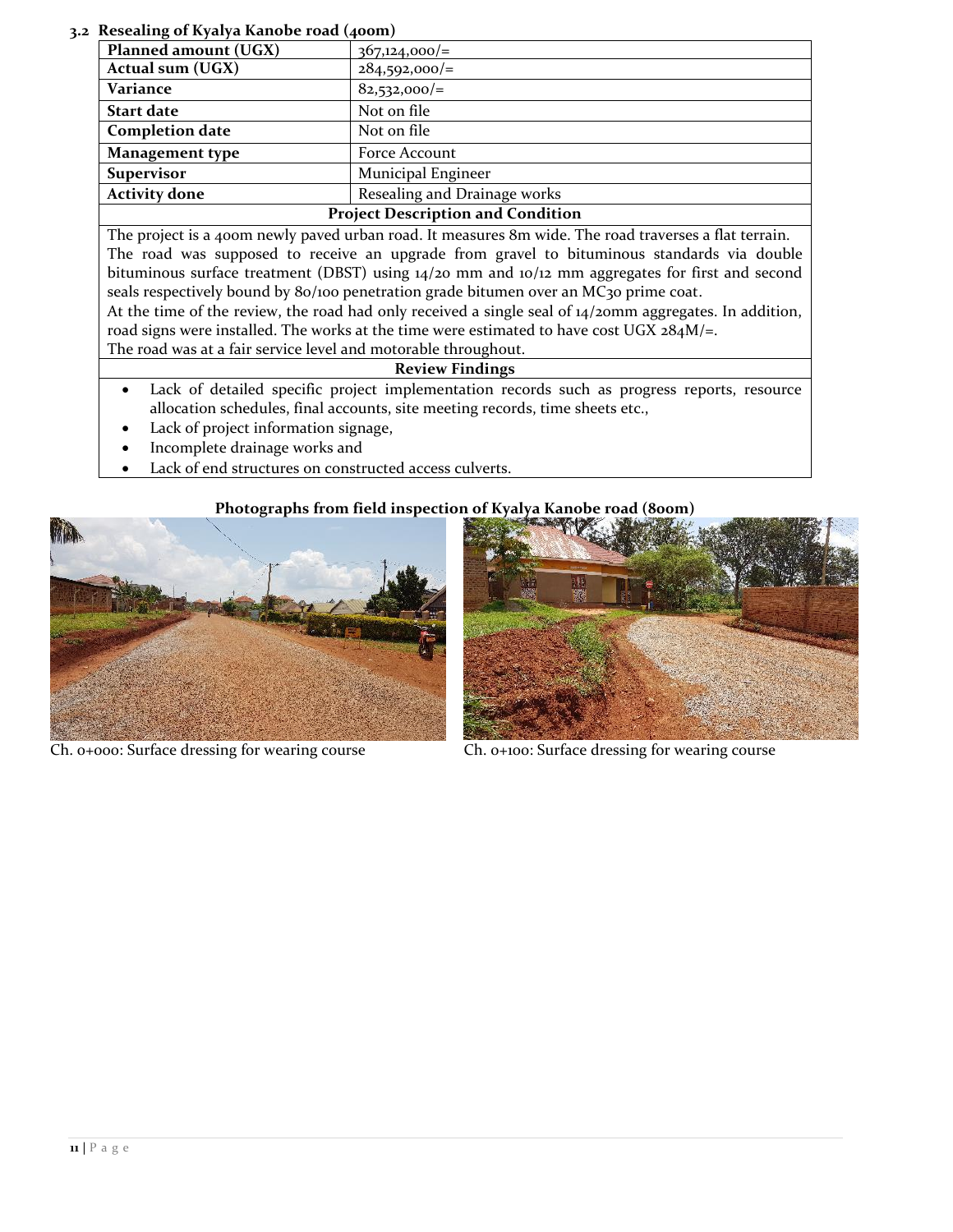## <span id="page-11-0"></span>**4. APPENDICES**

### <span id="page-11-1"></span>**4.1 Appendix I - Schedule of inadequately supported expenditure**

| <b>Beneficiary</b>                | PV No       | Amount     | <b>Purpose</b>                                                                       | Comment                                          |
|-----------------------------------|-------------|------------|--------------------------------------------------------------------------------------|--------------------------------------------------|
|                                   |             |            |                                                                                      |                                                  |
| Viral Oil Limited                 | PV-WK00545  | 6,000,000  | Fuel for road patching                                                               | Details of how fuel was utilised<br>not attached |
| Viral Oil Limited                 | PV-WK00546  | 2,100,000  | Fuel for dislting drains and road<br>gangs                                           | Details of how fuel was utilised<br>not attached |
| Viral Oil Limited                 | PV-FN00207  | 3,050,000  | Fuel for road works                                                                  | Details of how fuel was utilised<br>not attached |
| Yasin<br><b>Nnume</b><br>Abubaker | $PV-S03412$ | 1,500,000  | Funds to cater for finalisation of<br>audit reports                                  | No accountability                                |
| Nyende Ramathan                   | $PV-So34o9$ | 7,000,000  | Allowances for staff who carry<br>out monitoring activities on road<br>fund projects | No accountability                                |
| <b>TOTAL</b>                      |             | 19,650,000 |                                                                                      |                                                  |